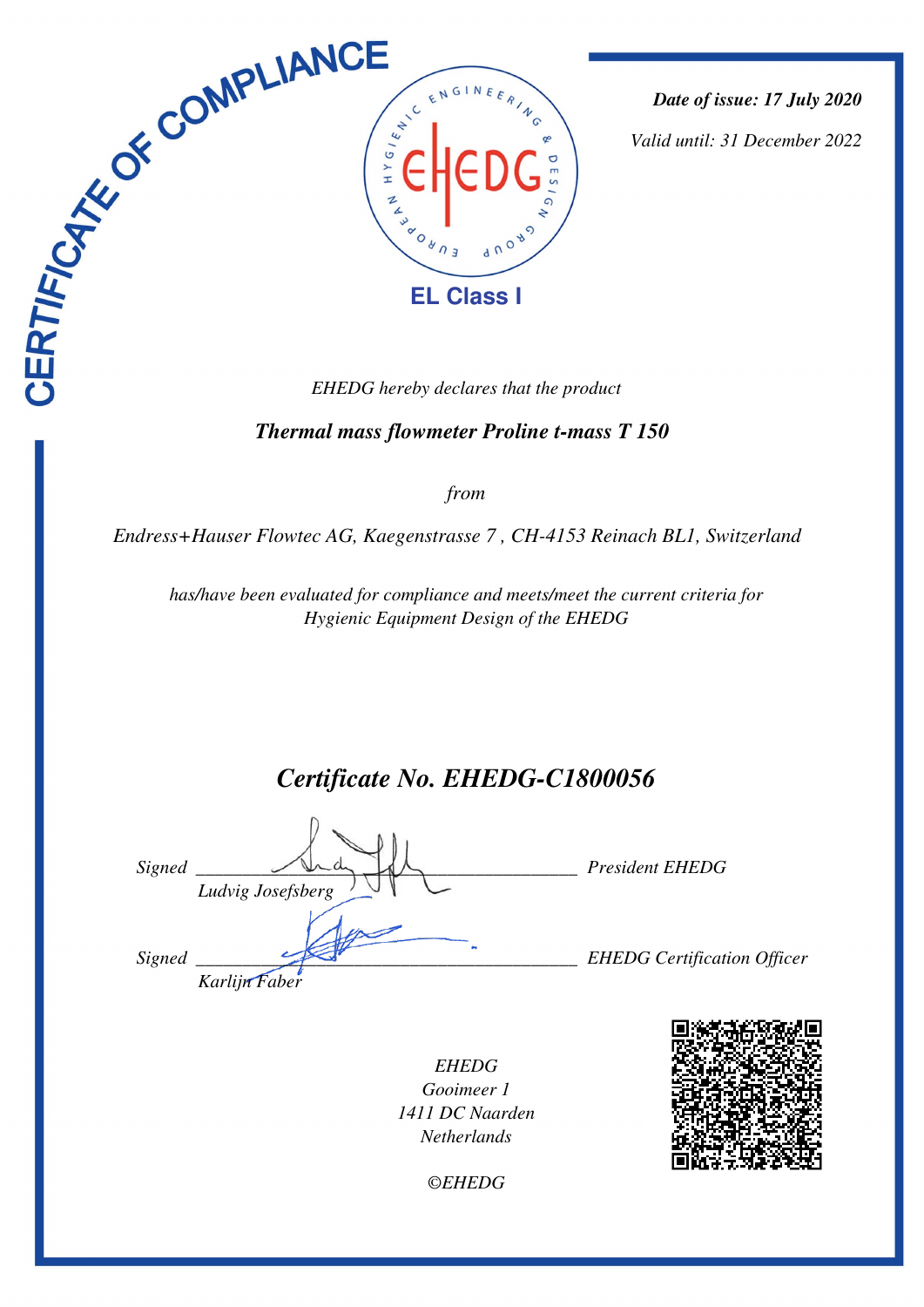### **Appendix 3**

## **EHEDG Certification – Equipment Evaluation Form**

Date: 18.11.2019 EHEDG File Number: EHEDG-C1800056 Certification Type: EL CLASS I

Applicant: Endress+Hauser Flowtec AG, Reinach, Switzerland

Equipment: Thermal mass flowmeter Proline t-mass T 150

Type or model No/s.:

Other essential identification: Process connections DN40 – DN1000

#### **Evaluated by:**

Name: Alan Friis

#### **Approved by:**

Name: Shih Rong Huang Title: [AEO]

| Date, Signature: | Willy Shih-Rong Huang | 02.07.2020 |
|------------------|-----------------------|------------|
|                  |                       |            |

| 1. | Results of inspection for compliance with the EHEDG Hygienic Design<br>Criteria.<br>Conclusion:                   |                    |   |
|----|-------------------------------------------------------------------------------------------------------------------|--------------------|---|
|    | The equipment complies with the criteria.<br>The use of the EHEDG Certification logo is justified:                |                    |   |
|    |                                                                                                                   | MAYBE <sup>N</sup> |   |
|    |                                                                                                                   |                    |   |
|    | 2. Evidence for compliance provided and convincing for Certification.<br>Conclusion:                              |                    |   |
|    | The equipment complies with the criteria where possible.<br>The use of the EHEDG Certification logo is justified: | YFS                | ⊽ |

Signature:

Olen Dries

Date: 29.06.2020

*The original of this form will be kept by EHEDG together with the application, the inspection report, the evidence provided and any other relevant documentation, as listed on the back.*